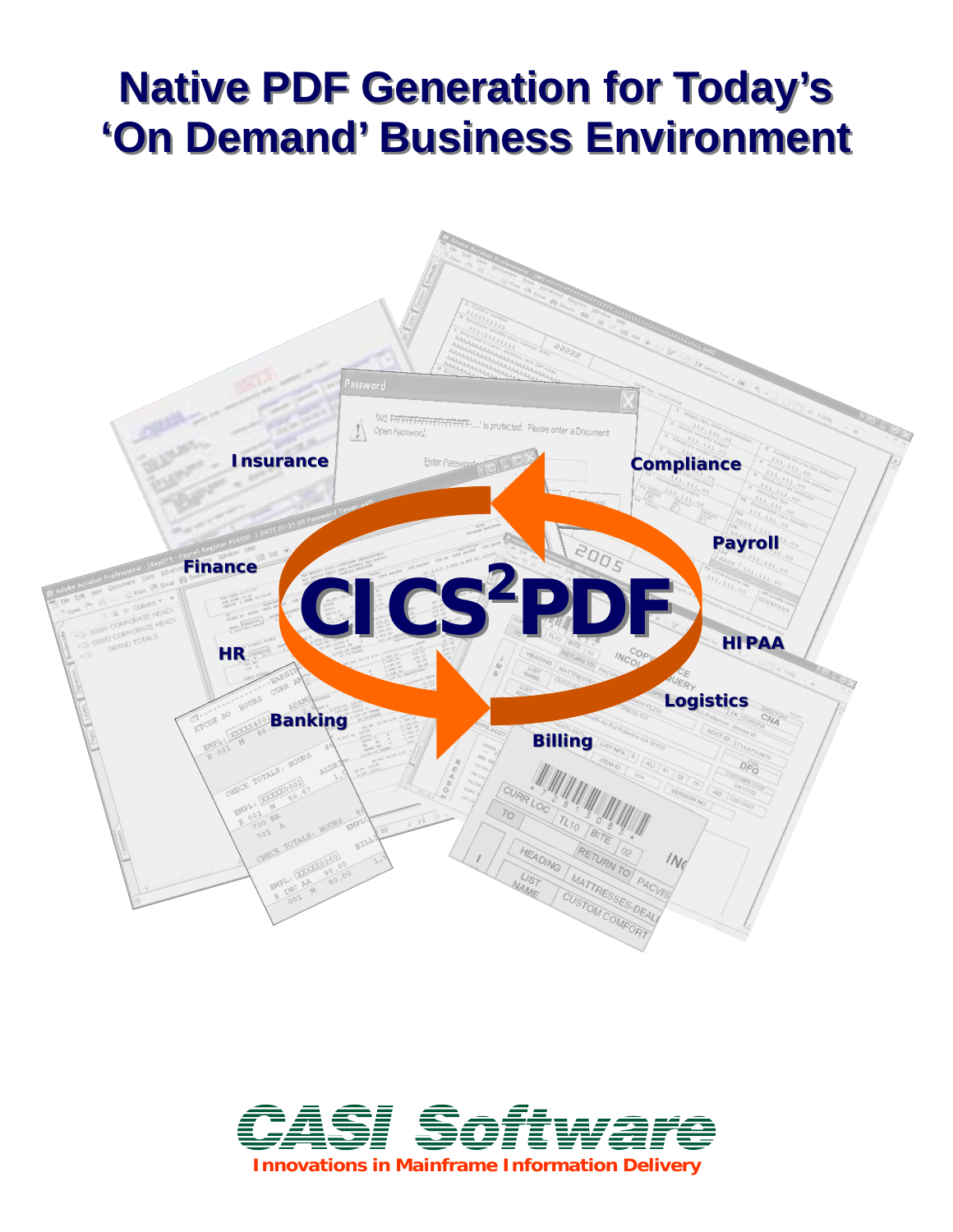## **CICS²PDF is a native CICS software tool for creating enhanced PDF output directly from CICS applications.**

Web-enabling CICS applications to deliver critical business information to employees, customers, and partners is a critical element of today's 'on demand' business environment. While most transactional content is presented via HTML or XML for viewing and other post-processing activities, PDF is the standard for final-form document viewing, printing and archiving.

#### **Why PDF**

#### *Security*

PDFs can be password-protected and encrypted. They retain their security even when stored or forwarded.

#### *Consistent Presentation*

A PDF will look and print the same—everywhere. Documents can lose meaning and value if the layout or visual emphasis is altered.

#### *Information Integrity*

A PDF contains all of the graphics, fonts, and instructions in a self contained package that can be easily stored and transported. HTML assembles all of the components from separate files. A PDF easily handles multiple pages while HTML does not readily handle or understand the concept of pages.

#### *Enduring*

HTML and XML are transient in nature, whereas a PDF can be saved, forwarded and archived intact. This is the reason government and commercial organizations around the world are standardizing on PDF for electronic documents.

#### *Ease of Implementation*

The free Adobe Reader® is installed on virtually every Internet connected PC and comes bundled with 60% of all PDAs. Anyone on any platform can read PDF files.

#### **Why in CICS**

#### *Build the PDF Where the Application Lives*

When the application and data are already in CICS, it makes sense to create final-form documents inside CICS itself.

#### *Ease of Maintenance*

Passing data to other applications and/or platforms increases the development time and operational problems. There is significantly less support required when the document is built within CICS as compared to a multi-tier solution.

#### *Encrypted Transfer*

For PDFs that require encryption and locking, creating the PDF inside of CICS ensures that the data never leaves the mainframe unprotected.

#### *Single 'Unit of Work'*

A single application can retrieve the request, compose the PDF, send it, update a database to record the event, and even store a copy of the actual PDF into DB2… All in one 'Unit of Work'!

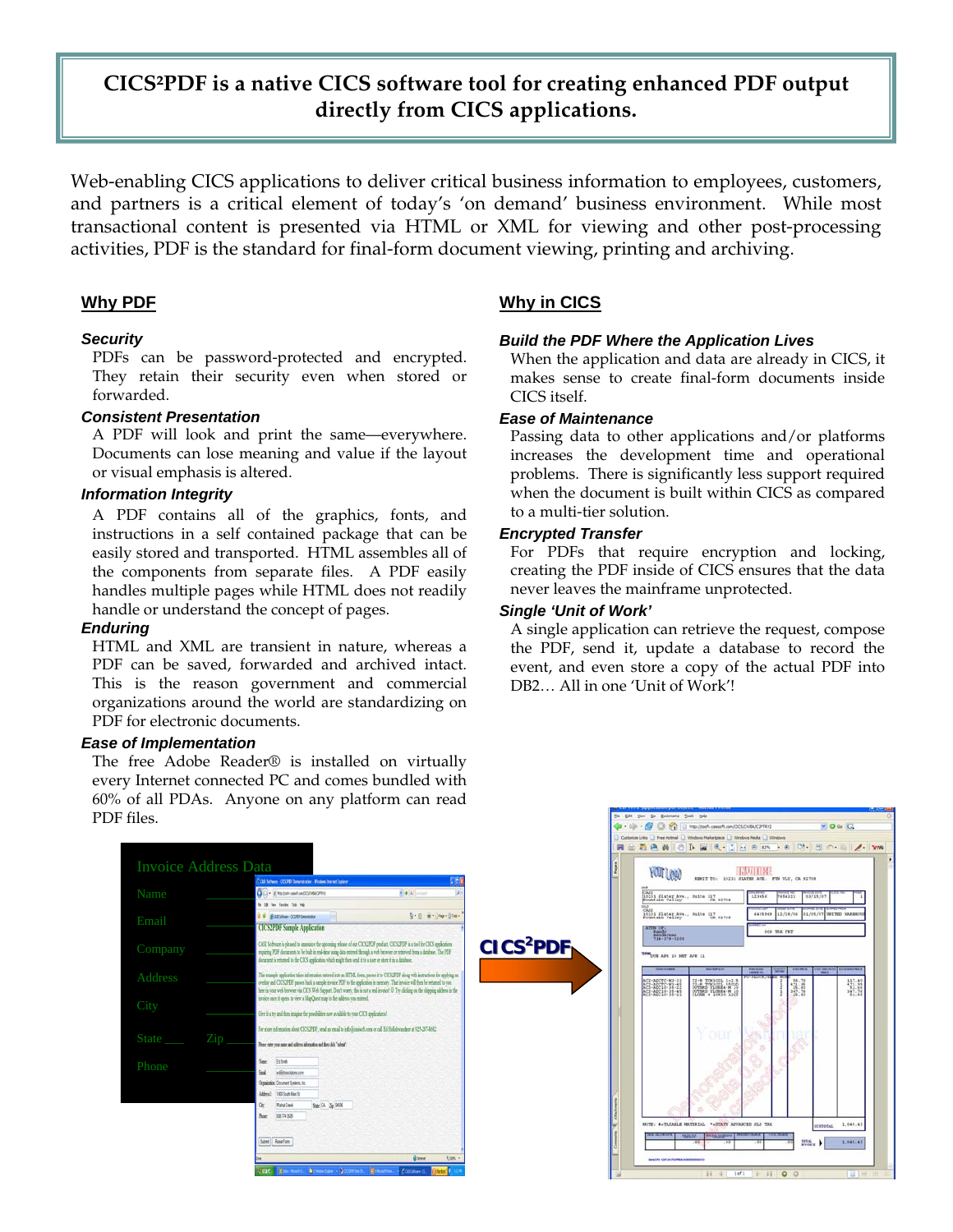# **CICS2PDF Application Flow**





**Imagine!** A Font Dynamically Invoked to Add Bar Code Information to an Invoice PDF.

Browser w/Acrobat Reader

#### *Overlays*

Overlays provide the ability to combine CICS transactional output with pre-designed

PDF forms. These forms can be created using any standard design tool (Mac or PC) to build a master PDF that is converted to a mainframe overlay file using our included PrepHost tool. CICS2PDF can then 'print' on the resulting overlay. Government forms are available in PDF format allowing them to be converted directly to overlays.

#### *Imported Fonts*

Fonts can be extracted from any PDF to make them available to CICS2PDF. Even a bar code font can be extracted to add bar coded information to an invoice

or bill of lading PDF generated by CICS2PDF.

#### *Annotations and Links*

CICS2PDF can dynamically add annotations and active web links to the PDF document. Imagine how a bill of lading would be improved by adding a direct link to MapQuest with the shipping address.

#### *JPEG and TIFF-F images*

JPEG or TIFF-F images can be inserted into the PDF page. A picture of your product can be placed right next to the order confirmation.

#### *Bookmarks (Indexes)*

Bookmarks can be added to large PDF documents to speed navigation for the recipient.

#### *Script Language Allows Advanced PDF Formatting*

CICS2PDF includes a scripting language that can create more advanced PDF pages utilizing multiple overlays, watermarks, JPEG and TIFF-F images, rotating objects, drawing functions (boxes, lines, etc), annotations, bookmarks and more.

#### *Compression*

Adobe Acrobat® PDF supports compression automatically. On larger PDF documents, compression can reduce output size by up to 80%.

#### *Encryption and Password Protection*

CICS2PDF supports Adobe Acrobat® 'owner' and 'user' encryption and password protection. The 'owner' password can prevent changes to the PDF after generation and the 'user' password prevents the PDF from being viewed by

anyone not knowing the password. Encryption assures the customer that no data leaves their mainframe as clear text or in a state where unauthorized persons might alter it.

#### **Diagnostics**

CICS2PDF has extensive built-in tracing diagnostics including the ability to control the level of detail and the trace destination.

#### **Documentation**

CICS2PDF is fully documented with sample programs, overlays and scripts provided.

**Imagine!** A Picture of Your Product Right Next to the Order Confirmation.

**Imagine!** A Bill of Lading With a Link to MapQuest Mapping Your Shipping Address.